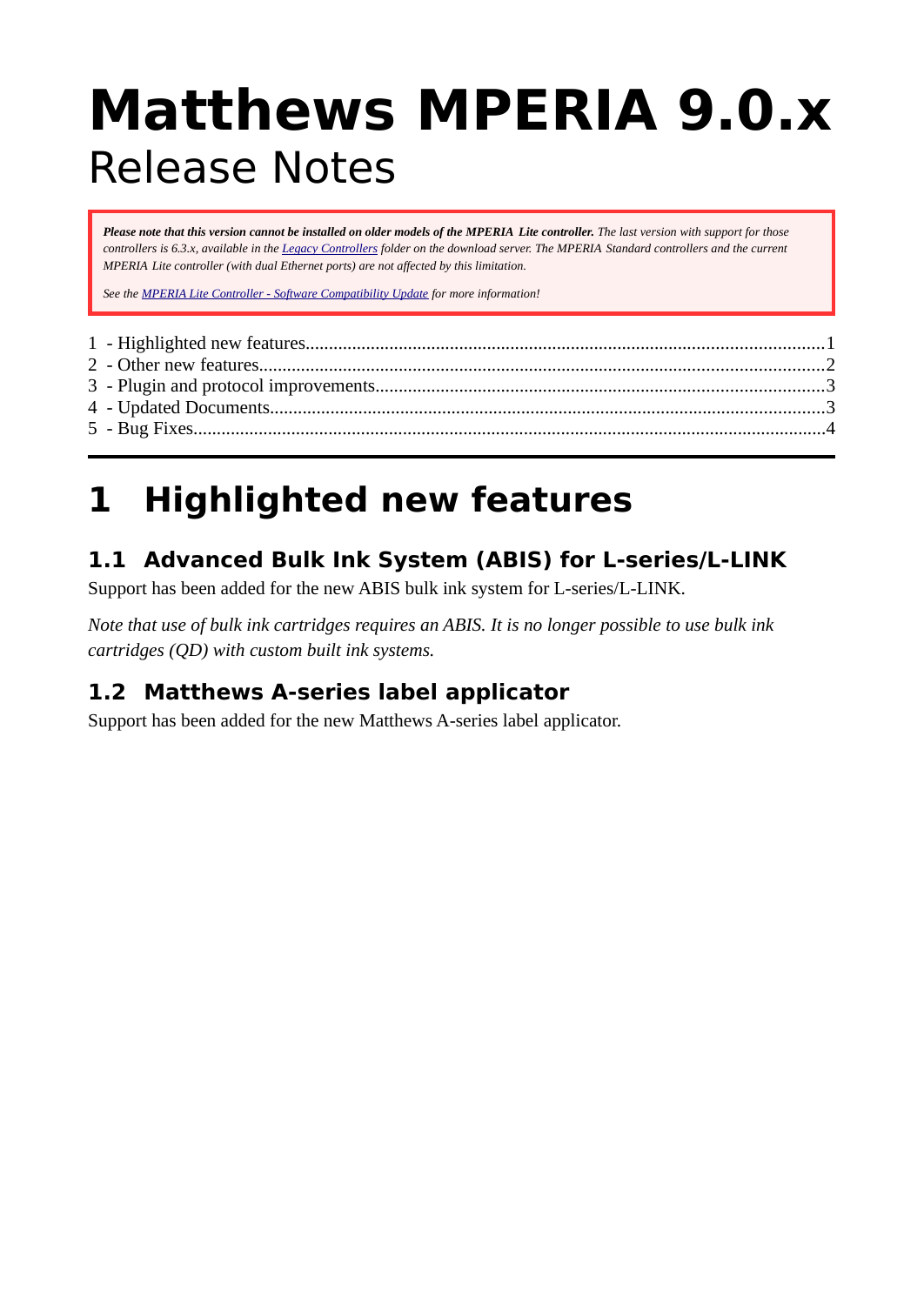## <span id="page-1-0"></span>**2 Other new features**

### **2.1 Support for BMP image files**

Windows BMP files can now be used alongside PNG and JPEG image files.

### **2.2 Center Squeeze on fixed-width texts**

A new text alignment option Center Squeeze has been created that centers the text if it is narrower than the configured width. Otherwise it will be squeezed to fit the configured width.

### **2.3 Creator backup/restore without VNC license**

Previously it was not possible to backup or restore the MPERIA controller from the Creator if the MPERIA controller didn't have a VNC license. This limitation has been removed.

### **2.4 Disable key animations for password input**

Password input keys are not animated when pressed in order to prevent a user from learning the password when it is entered remotely via VNC.

### **2.5 Add support for more currencies**

Both a generic currency  $(\infty)$  has been added, as well as South African Rand.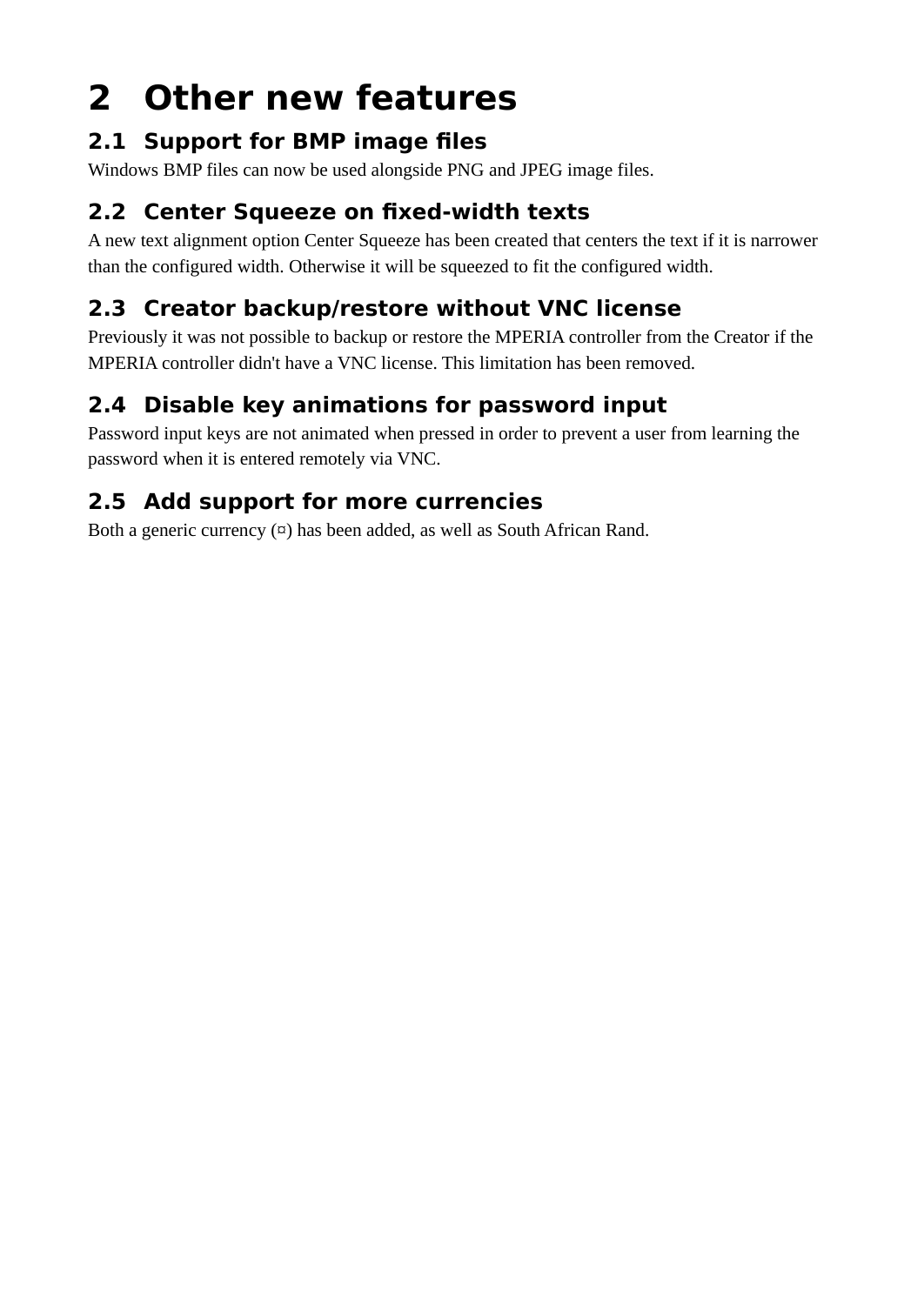## <span id="page-2-1"></span>**3 Plugin and protocol improvements**

See the plugin manual for detailed documentation. Some highlights are:

- Add shutdown to Plugin API
- Support BMP image files
- <span id="page-2-0"></span>• Methods to get/set Ink Drop Flight Time for V-Series

### **4 Updated Documents**

- Command Protocol Manual 9.0.x
- Lua Plugin Manual 9.0.x
- Plugin GUI Manual 9.0.x
- XML Specification 9.0.x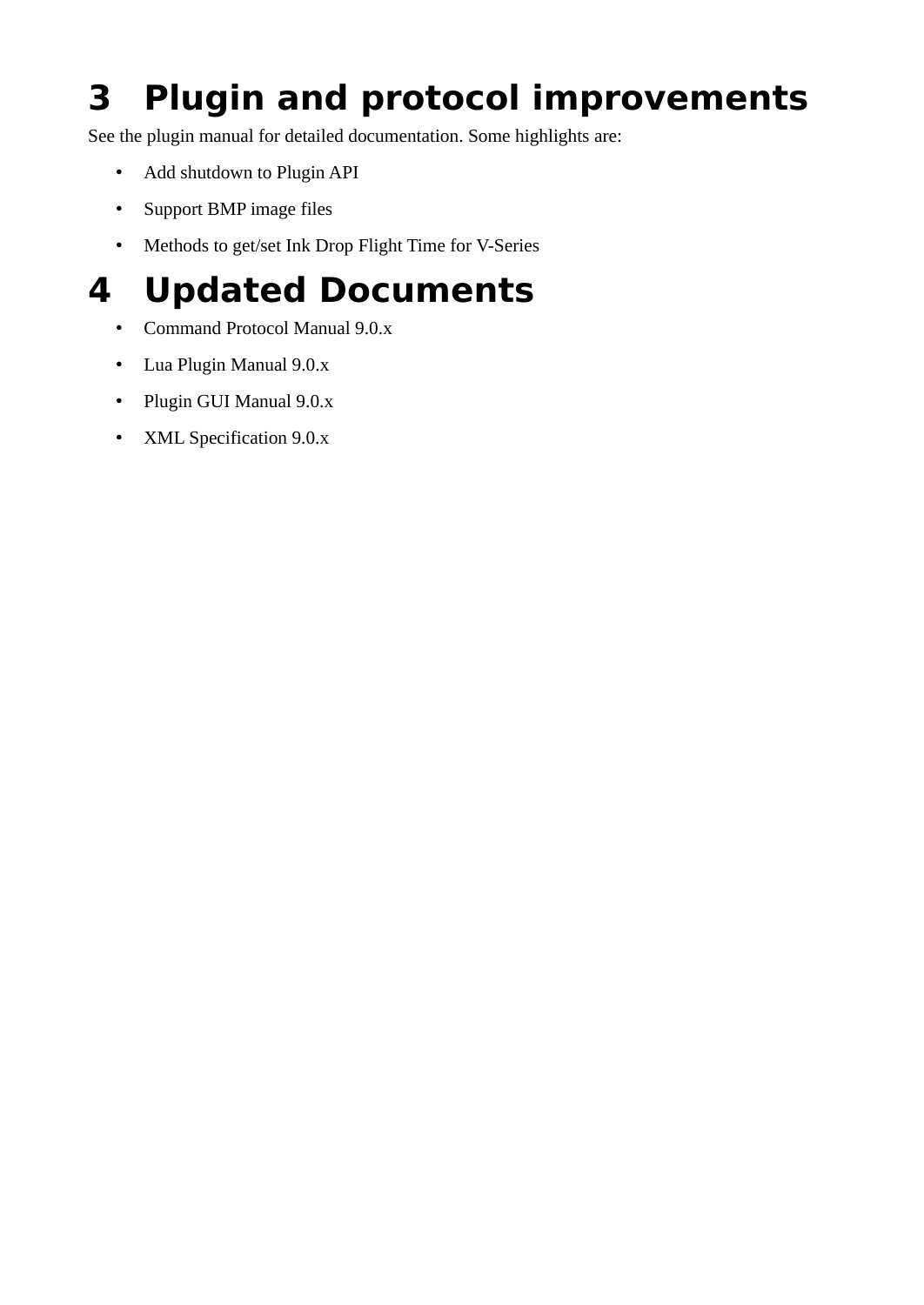### <span id="page-3-0"></span>**5 Bug Fixes**

Matthews works continuously to improve MPERIA. Whenever important bugs are found and fixed, Matthews will release a new software version. Bug fix releases (for which only the third number is is incremented) only contain bug fixes, and no other changes in behavior.

### **5.1 Fixed bugs in 9.0.0** (from 8.1.6)

- Crash when retrying to enter incorrect bulk ink license. [MPERIASW 2549]
- Fixed using control characters in texts and barcodes. [MPERIASW-2556]
- Fixes latency spikes related to use of images. [MPERIASW-2576]
- Fixed importing SXTool backups without counter names. [MPERIASW-2586]
- Fixed inaccessible Printer Network settings without external network license. [MPERIASW-2597]

#### **5.2 Fixed bugs in 9.0.1**

- Fixed bug in 9.0.0 that could cause newly created A-series Installations to be removed after restart. [MPERIASW-2623]
- Fixed a bug where a too high current consumption on L-12/25/50 wasn't indicated (neither on the device nor on the controller), but printing was disabled. This problem has existed since verson 6.3.0. [MPERIASW-2624]
- Improved compatibility of saved BMP files with non-standard compliant BMP readers. [MPERIASW-2621]

### **5.3 Fixed bugs in 9.0.2**

- Complete translations to all supported languages.
- Fixed crash after calibrating touch screen. [MPERIASW-2629]
- Fixed crash when deleting a connected VNC tab. [MPERIASW-2630]
- Fixed incorrect ABIS overpressure error. [MPERIASW-2631]
- Fixed multiple labels per product on A-series. [MPERIASW-2627]
- Reverted incompatible change to the plugin function mperia.marker.get message(). It now works like 8.1.x again. The documentation has been updated to document the behavior. [MPERIASW-2628]

#### **5.4 Fixed bugs in 9.0.3**

• Fixed a bug that caused the MPERIA Lite controller to fail to start after it has been powered off shortly after starting. All MPERIA Lite controllers running 9.0.0 through 9.0.2 must be updated to prevent the controller from not starting. [MPERIASW-2649]

#### **5.5 Fixed bugs in 9.0.4**

- Fixed a bug that caused legacy Evolabel installations to be deleted at software upgrade or restored from backup. [MPERIASW-2655]
- Fix incorrectly enabled brightness and screen saver settings. [MPERIASW-2653]